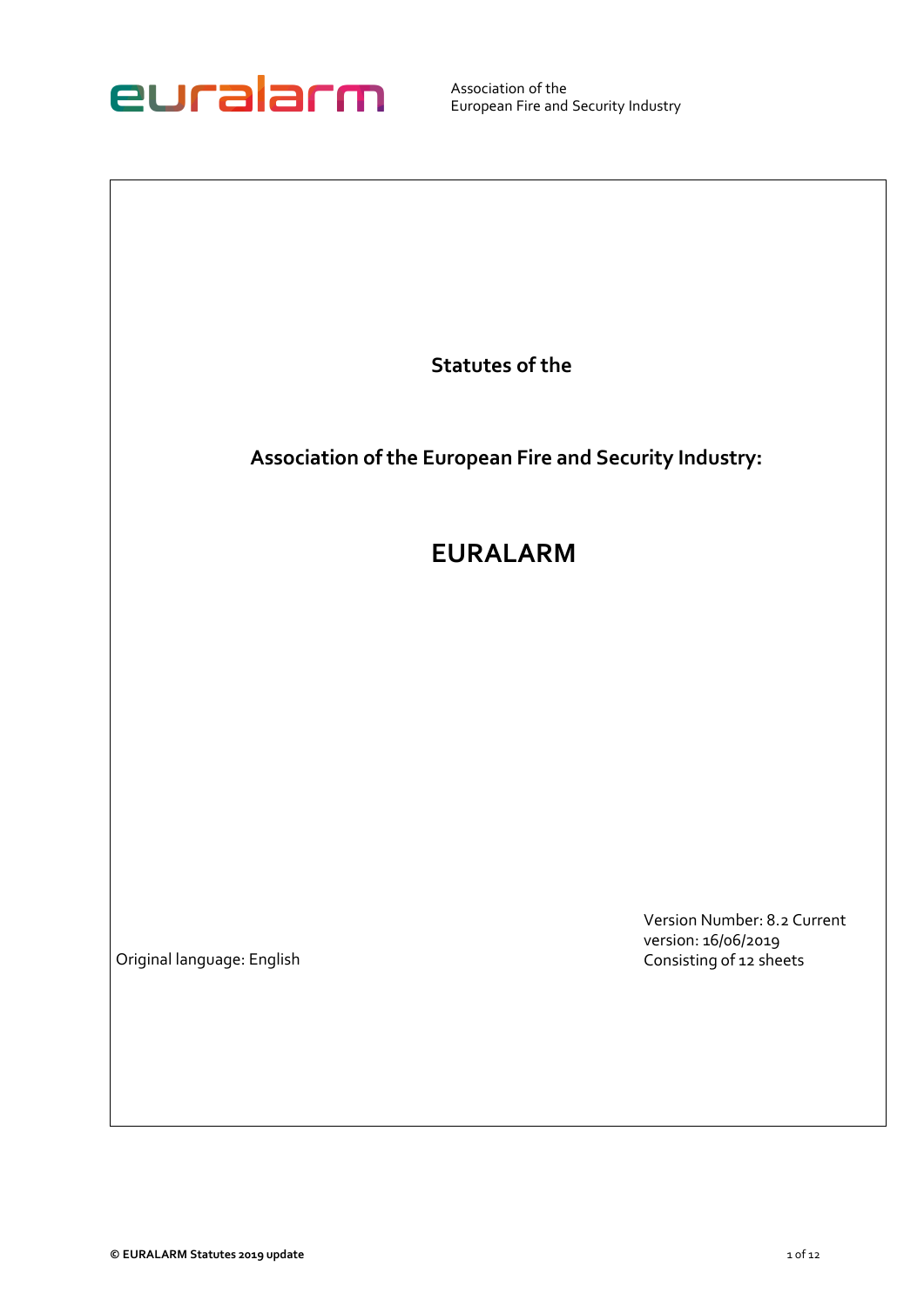

# **EN-Version Table**

# **of content**

| Article <sub>1</sub> |                                                          |
|----------------------|----------------------------------------------------------|
| Article 2            |                                                          |
| Article 3            |                                                          |
| Article 4            |                                                          |
| Article <sub>5</sub> |                                                          |
| Article 6            |                                                          |
| Article 7            | The Section Members' Meeting (one for each Section)  8   |
| Article 8            |                                                          |
| Article 9            |                                                          |
|                      |                                                          |
|                      |                                                          |
|                      |                                                          |
|                      | Article 13 Amendment of the Statutes and Dissolution  11 |
|                      | Article 14 Entering into Force, Authentic Wording 11     |
| Appendix 12          |                                                          |
|                      | Organization Chart of the EURALARM organs 12             |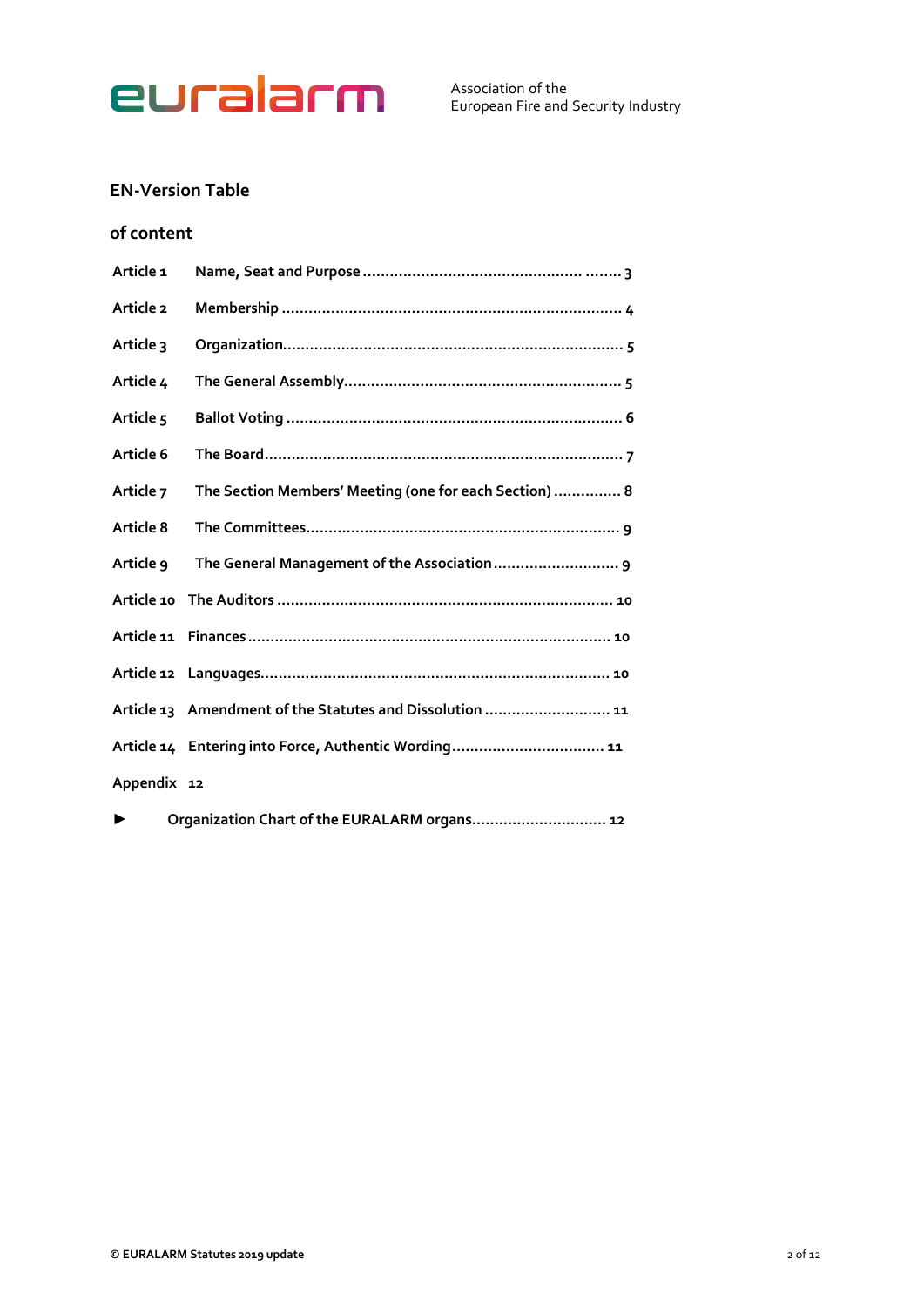

# <span id="page-2-0"></span>**Article 1 Name, Seat and Purpose**

# **Article 1.1 Name and Seat**

An Association by the name of "**EURALARM**", which is an Association of the European Fire and Security Industry, shall be called into existence in accordance with Art. 60 and seq. of the Swiss Civil Code.

The legal domicile of the Association is determined by the board. It has to be located in Switzerland.

# **Article 1.2 Purpose**

#### The purpose of **EURALARM** shall be:

- 1. to represent and promote at a European and international level the interests of the European fire safety and security industry i.e.
	- Manufacturers of products, systems and components.
	- Fire & Security Systems service providers such as Designers, Installers, Maintainers, Integrators, Risk Assessors, Systems Engineers and Service Providers, particularly in fields of activities such as:
		- Detection, annunciation, notification, evacuation systems and egress methods
		- **Extinguishing controls including Fire extinguishers and extinguishing agents**
		- Fixed firefighting systems including gas, sprinkler, water mist, powder and foam systems
		- New and emerging active technologies to extinguish or contain fires
		- Smoke and heat ventilation
		- Intrusion and hold-up alarms
		- Access control
		- Video surveillance
		- **■** Monitoring alarm receiving centres, social alarms and alarm transmission systems
		- Planning, installation and servicing
		- Network and cyber security
		- Network integrators and crisis centres
		- **■** Smart cities

#### and

- 2. to influence the European market to the benefit of the members, in particular in the areas of economy and technology, by such activities as:
	- representation of the members in international organizations
	- exchange of information in accordance to the code of Conduct (not part of these statutes) between the members and related associations / organisations,
	- support and influence of national and international organizations in the preparation of standards, directives and recommendations,
	- promotion of appropriate testing and approval regulations,
	- work to eliminate technical trade barriers,
	- initiate and support the development of science and technology in the relevant business fields and to educate and train our industry and the wider community
	- Market-investigation and development.
	- organisation of seminars and workshops

**EURALARM is a non-profit making organization pursuing high ethical standards as stated in the Code of Conduct (not part of these statutes).**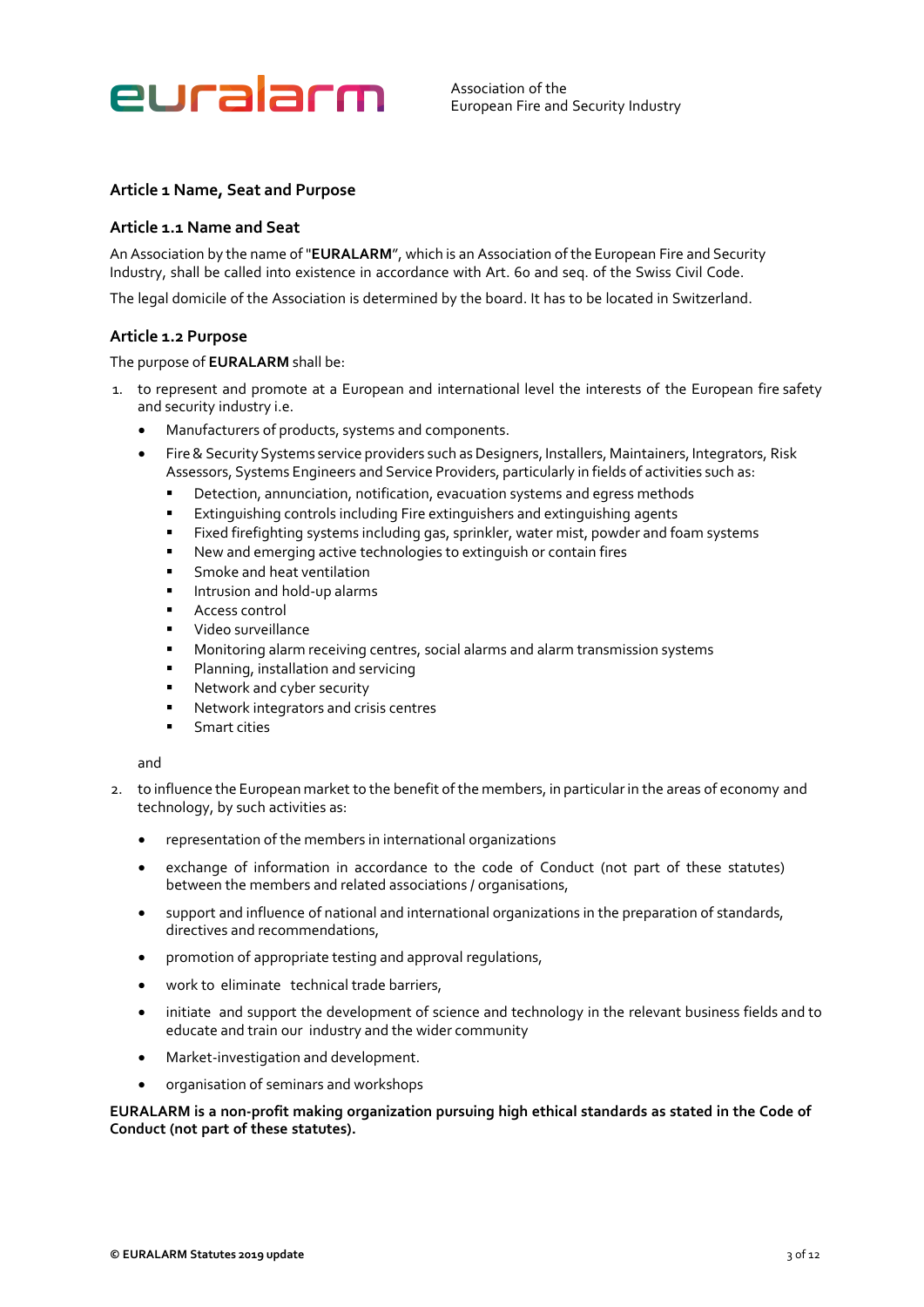

# <span id="page-3-0"></span>**Article 2 Membership**

# **Article 2.1 Acquisition**

Membership active in the field of Art. 1.2 may be applied for

1. By trade associations (TA) registered in the geography of Europe

#### or

2. by individual companies registered in the geography of Europe and is a member of at least one Trade Association already member of EURALARM.

or

3. by individual companies registered in the geography of Europe from a country where no relevant trade association as defined by Art. 2.1.1 exists.

or

4. Institutes or associations registered in the geography of Europe being which are active in research, education or science in fields as specified in Art. 1.2

Others which do not fulfil the criteria can apply for associate membership (observing status).

5. Associate membership (observer status)

Applications for Associate membership can be in any of the sections and shall be submitted in writing to the General Management. Admission to membership shall be decided upon by the **EURALARM** Board. In the event of a rejection of the application, the applicant shall have the right to bring an appeal to the General Assembly and the General Assembly shall decide with simple majority.

# **Article 2.2 Rights of the Members**

The members have the right to participate in the activities of the association and its sections. They have the right to vote and to propose persons, i.e. colleagues or management of their companies for president, the board or other bodies as mentioned in the statutes or in other bylaws of the association.

Associate members have the right to participate in the activities of the association and its sections and have access to relevant section and cross-sectional information. They do not have any rights regarding voting and chair appointments.

# **Article 2.3 Duties of the Members**

Each member has to follow the Code of Conduct and the decisions which are formally correctly taken by a body of **EURALARM**. It is obliged to pay the membership fee which is determined and to provide delegates to sections and working groups.

# **Article 2.4 Withdrawal**

Each member has to fulfil the requirements of these statutes. Membership shall cease upon withdrawal. A member may withdraw at the end of a calendar year by giving notice in writing to the General Management, three clear months before the withdrawal shall be effective, and however withdrawal shall not release members from their financial obligations for the calendar year in progress at the time of such withdrawal notice to **EURALARM**.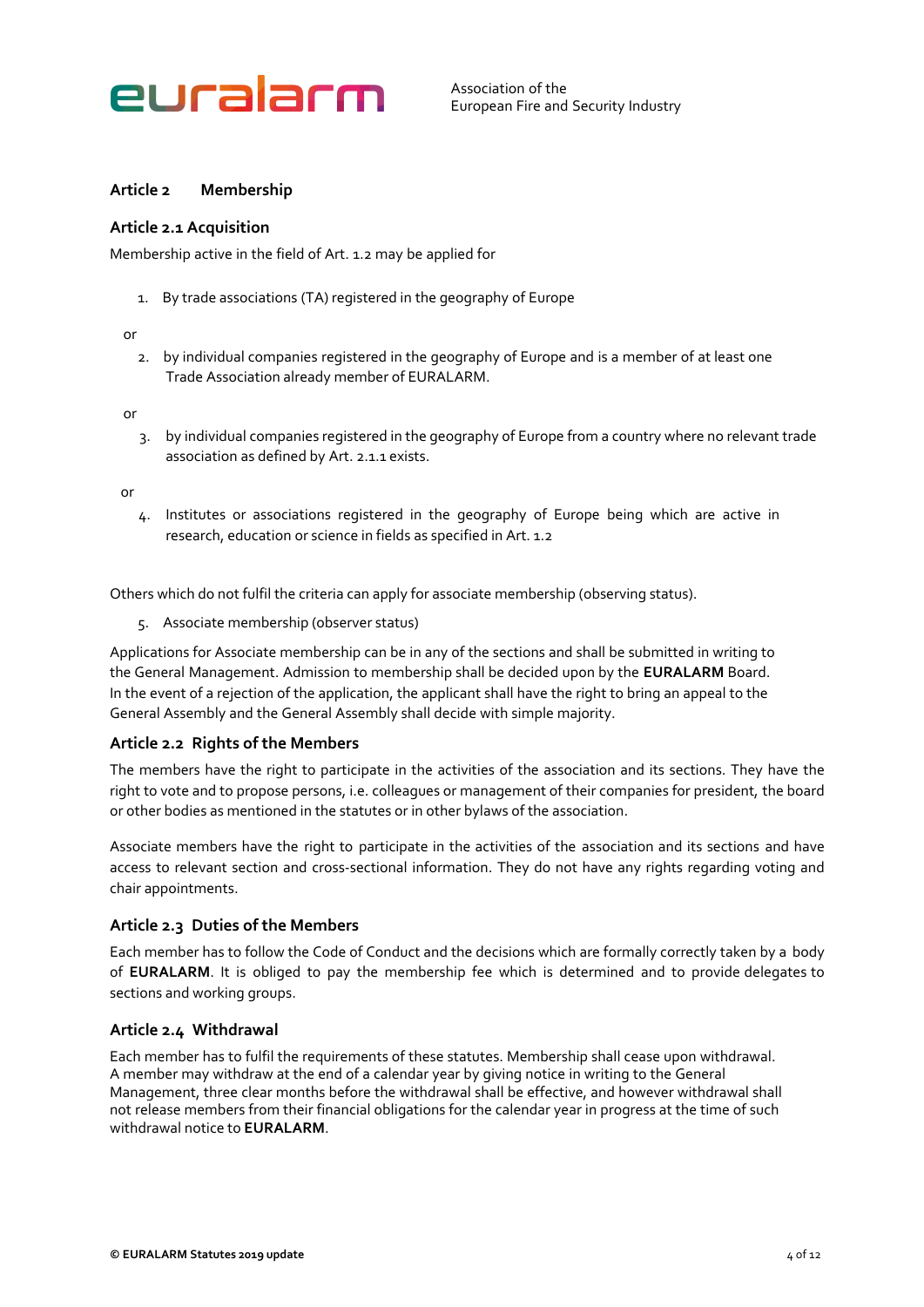

### **Article 2.5 Suspension**

Any member who contravenes these Statutes or the Code of Conduct (not part of these statutes), or seriously prejudices the interest of **EURALARM**, or does not fulfil its obligations towards **EURALARM**, in spite of being requested to do so, or no longer meets the requirements for admission, may be suspended until the contravention is corrected.

#### **Article 2.6 Expulsion**

In the case that the contravention is not or cannot be corrected, the member will be expelled by the **EURALARM** Board.

Details of the contravention will be submitted in writing to the member and 3 calendar months will be allowed to correct the contravention and then the board will review and decide whether to expel or continue the suspension. An expelled member has the right to appeal to the General Assembly, which decides definitively with simple majority. As long as such decision is pending, the Member shall remain suspended.

Suspension or Expulsion shall not release members from their financial obligations for the calendar year in progress at the time of such Suspension or Expulsion.

#### **Article 2.7 Transfer to other section**

On written demand, a member may transfer from one section to another without penalty or benefit, after approval of the Board. The Board defines the exact process in the Internal Procedure Manual.

#### <span id="page-4-0"></span>**Article 3 Organization**

#### **Article 3.1 Structure**

The Association is composed of Sections which fulfil the purpose of the Association. The Board proposes sections to the General Assembly.

Each Section will have its own Section Members' Meeting and will be responsible for administering its own affairs. Matters of common interest or matters beyond the scope of any one of the Sections will be referred to the **EURALARM** Board.

The General Management takes care of the interests of the association and its sections.

#### **Article 3.2 Organs**

The Organs of **EURALARM** shall be:

- 1. The General Assembly (Art. 4)
- 2. The Ballot Vote (Art. 5)
- 3. The Board (Art. 6)
- 4. The Section Members' Meeting (Art. 7)
- 5. The Committees (Art. 8)
- 6. The General Management (Art. 9)
- 7. The Auditors (Art. 10)

#### <span id="page-4-1"></span>**Article 4 The General Assembly Article**

#### **4.1 Duties and Competencies**

The General Assembly of all members shall be the highest organ of **EURALARM** and shall in particular have the following duties and competencies:

1. to deal with all questions arising in connection with the purpose of the Association.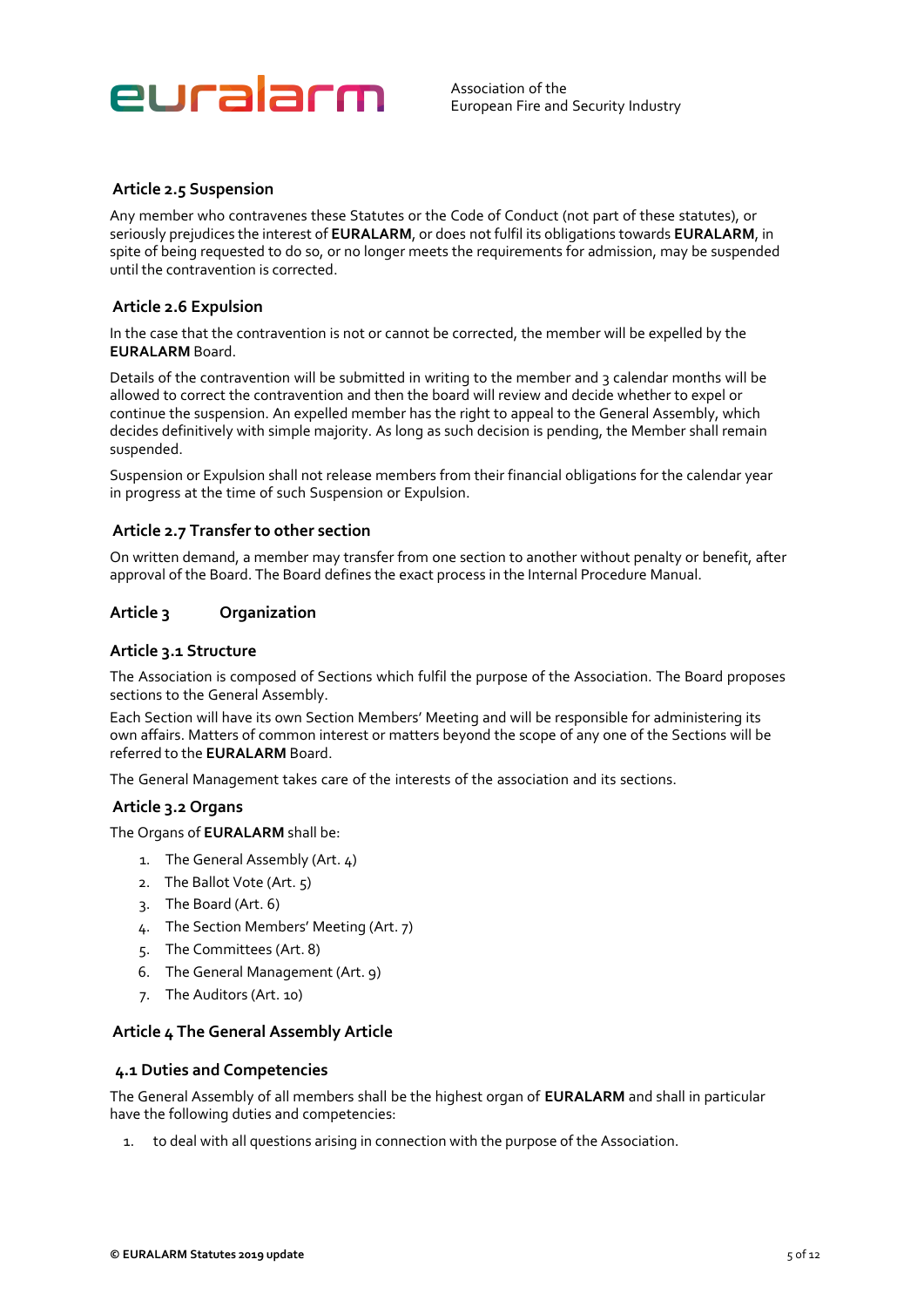

- 2. to elect in accordance with Art. 6 and 8 the **EURALARM** President and the Chairmen of the Committees, for a term of three years. In the event of early resignation, the General Assembly shall elect a replacement for the remaining period. Re-election shall be permissible.
- 3. to lay down recommendations for the activities of the Board and allocate it definite tasks.
- 4. to approve the activity report of the Board and it's Committees and the documents and recommendations submitted by it and to vote on their adoption.
- 5. to approve the annual account and budget, decide the contributions and to discharge the Board.
- 6. to pass in accordance to Art. 13 resolutions on any amendments to the Articles of the Association and on the dissolution of **EURALARM**.
- 7. to consider appeals against expulsion from the association

#### **Article 4.2 Convocation and Motions**

At least once a year and within 6 months after the preceding financial year, the General Assembly shall be convened at the invitation of the President or upon the request of one fifth of the members. Participation shall be open to any member and any members' affiliated firms. The written invitation together with the agenda shall be mailed to the members not later than eight weeks before the date on which the meeting is to be held.

Subject to Art. 13.1 of these Statutes, any motion of members to the General Assembly shall be submitted to the General Management eight weeks in advance. The General Management shall make the motions known to the members not later than four weeks before the date of the proposed meetings.

The quorum of the General Assembly will be 2/3 of the **EURALARM** members' votes (present or represented by proxy).

#### **Article 4.3 Voting Right and Passing of Resolutions**

- 1. Each member in accordance with Art. 2 shall have one vote per section of which they are a member.
- 2. Voting by proxy shall be permissible, but such right may only be exercised on behalf of one other **EURALARM** member.
- 3. The proxy statement shall be sent to the General Management by letter or email before the voting card is handed out. The written notification to the General Management is possible until the voting cards are issued.
- 4. On request of a voting member, elections and votes shall be secret. The General Management shall make the counting of the votes together with an openly elected vote counter.
- 5. Resolutions on questions of Association Statutes shall be carried by 4/5 of the submitted votes. Abstentions will not be counted.
- 6. Resolutions on administrative matters shall be adopted by a simple majority of the votes cast.
- 7. Elections shall be decided by ranking the number of the votes cast for each nomination.

#### <span id="page-5-0"></span>**Article 5 Ballot Voting**

- 1. Votes or elections are also possible in writing and or by electronic means. In this case, at least 2/3 of the members must cast their vote, including abstentions.
- 2. The Board determines the deadline.
- 3. The General Management shall carry out the counting of the votes. The result will be published in the same means as the ballot voting has taken place.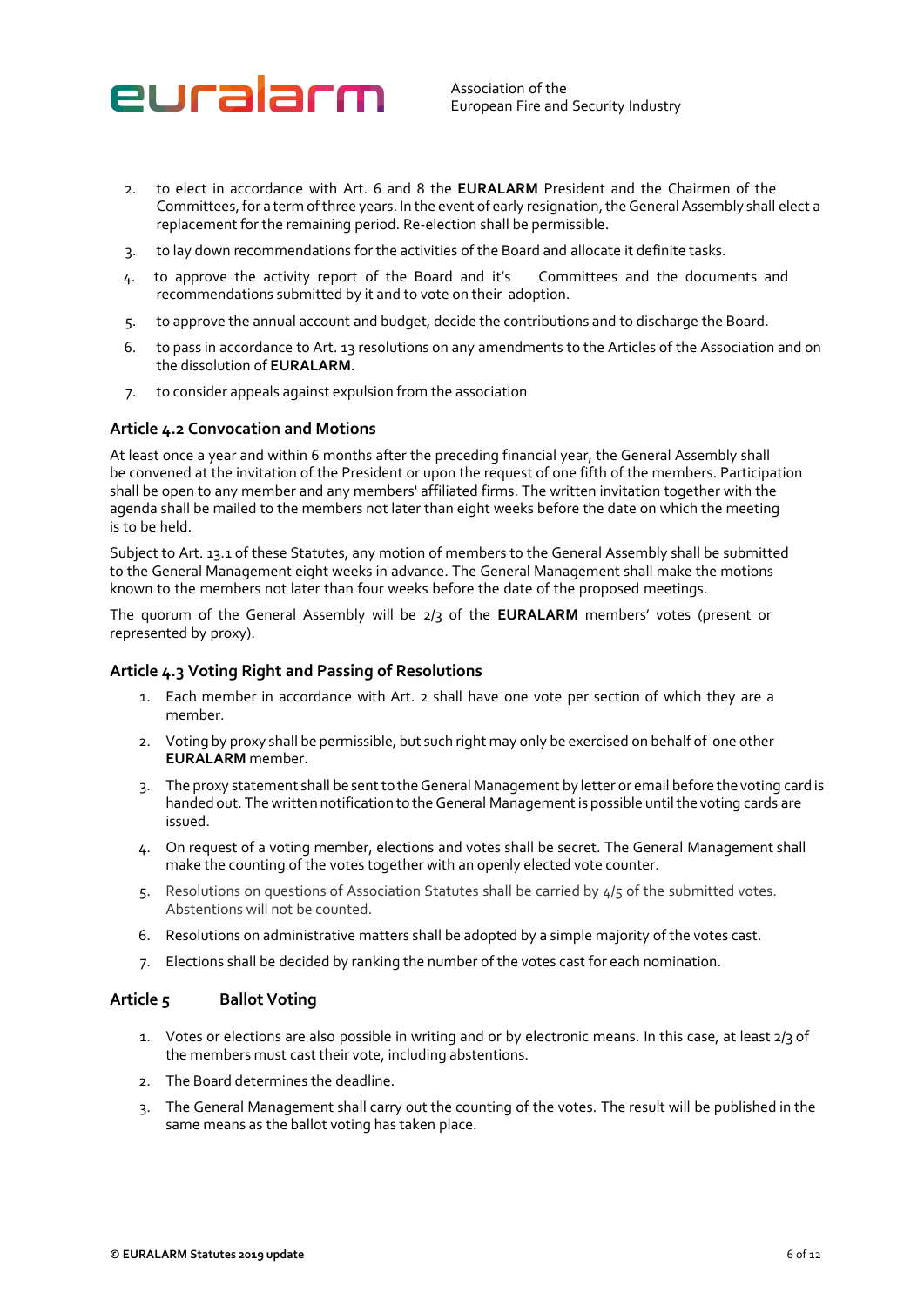

# <span id="page-6-0"></span>**Article 6 The Board**

#### **Article 6.1 Composition of the Board**

The **EURALARM** Board shall consist of

- The President of **EURALARM**
- The Chairmen and Vice-Chairmen of the **EURALARM** Sections.
- The Chairmen of the Committees
- The General Management shall attend the meetings of the Board in an advisory capacity.
- The Chairmen of the **EURALARM** Sections are the Vice Presidents of **EURALARM**
- The quorum for a meeting of the **EURALARM** Board shall be more than 50 % of the votes, present throughout the meeting. The method of the votes within the board are defined in the Internal Procedure Manual.

#### **Article 6.2 Duties and Competencies**

- 1. It shall decide on the admission or expulsion of **EURALARM** members
- 2. It shall supervise the activities of the General Management.
- 3. It shall announce the General Management and specify their duties and tasks in accordance to Art. 9.
- 4. A group consisting of the **EURALARM** President, the **EURALARM** Vice Presidents and the Chair of the Committee Finance, Legal and Remuneration shall decide upon the individual remuneration of the **EURALARM** staff of the General Management.
- 5. It shall draft the annual accounts and budget of **EURALARM** and propose to the General Assembly for approval
- 6. It shall prepare and call the General Assembly.
- 7. It shall consider and/or decide matters of common interest between Sections and matters beyond the scope of any one Section
- 8. It shall take care of the coherence and coordination of the **EURALARM** strategy
- 9. The board has the possibility to release an Internal Procedure Manual and other workinginstructions.
- 10. A meeting of the Board shall take place at least four times a year upon the invitation of the President giving at least four weeks' notice. The execution of the invitation can be delegated to the General Management.
- 11. Each member of the Board shall have one vote per function. Resolutions shall be passed by an absolute majority of the votes cast. The Board issues in a regulation the procedure for resolutions by circular.

# **Article 6.3 The Presidium**

- 1. The President shall represent **EURALARM** in external matters officially. He may delegate after consultation with the Board to the General Director or to one of the Vice Presidents or exceptionally to other members of the Board.
- 2. In the event of the President is being incapacitated **EURALARM** will be represented by one of the Vice Presidents as chosen by the Board. The maximum term should last until the next General Assembly.
- 3. The president and the vice-presidents are collectively entitled to sign jointly with two signatures. The Board may allow further authorizations in a regulation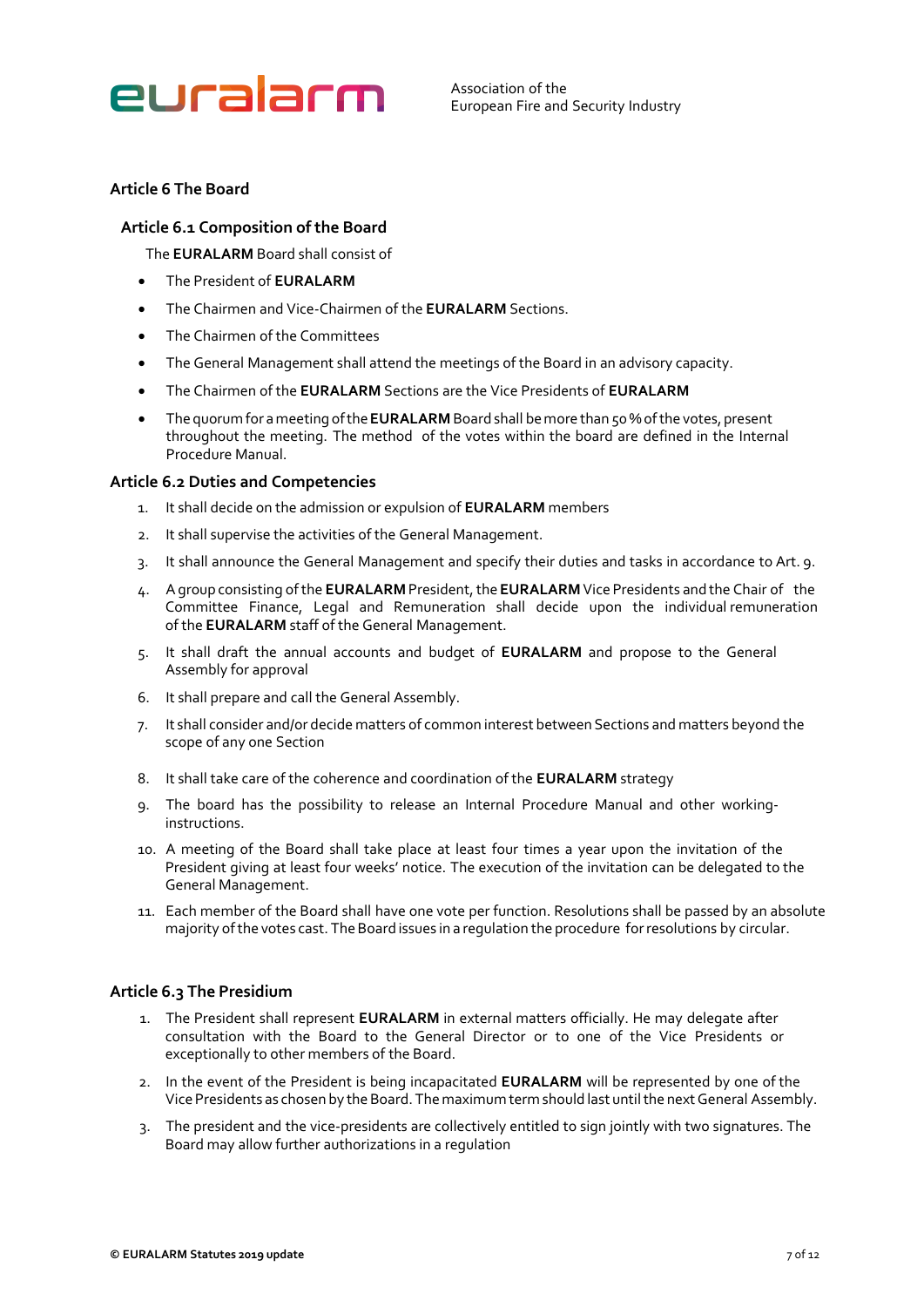

# <span id="page-7-0"></span>**Article 7 The Section Members' Meeting (one for each Section)**

### **Article 7.1 Sections**

The General Assembly can define Sections in which the members of certain branches will be organized.

### **Article 7.2 Structure**

The Section Members' Meeting of each Section shall consist:

- the Chair also Vice President of **EURALARM** and member of the Board
- the Vice-Chair also member of the Board
- members delegates

#### **Article 7.3 Duties and Competencies**

Each Section shall arrange separate Section Members' Meetings.

The delegates to the Section Members' Meeting including their alternates shall be nominated by the members of the sections for a term of three years (one delegate / alternate per member).

Generally:

• The Chair and the Vice-Chair should come from different **EURALARM** members.

The Section Members' Meetings shall be the executing bodies of the Association's Sections and shall have the following duties and competencies in particular:

- They shall elect in accordance with Art. 7.1 its Chair and Vice Chair and in accordance to Art. 8 at least one delegate to each of the Committees for a term of three years. Re-election shall be permissible. In the event of early resignation, the Section Meeting shall elect a replacement for the remaining period.
- They shall lay down or confirm the work program for the Section Member's Meeting.
- They shall approve the activity report of the Section and to vote on its motion.
- They shall deal with matters relevant to their section in accordance with the recommendations and instructions of the General Assembly and within the framework of the purpose of the Association and shall take the appropriate actions.
- Each Chair shall report to the Board upon its sectional actions.
- Each Section Members' Meeting shall examine whether it is necessary to refer back to all Members for their consideration on any matters before deciding the final action to be taken.
- They shall submit to their Members the activity report and the elaborated technical documents and recommendations and shall propose motions for decision.
- Each delegate to the Section Members' Meeting shall have one vote. Resolutions shall be passed by an absolute majority of the votes cast. A resolution in writing signed by all members of any Section Members' Meeting or a resolution to which every such member has signified his approval in writing or by electronic means shall be as valid and effectual as if it had been passed at a meeting of the Section Members' Meeting duly called and constituted.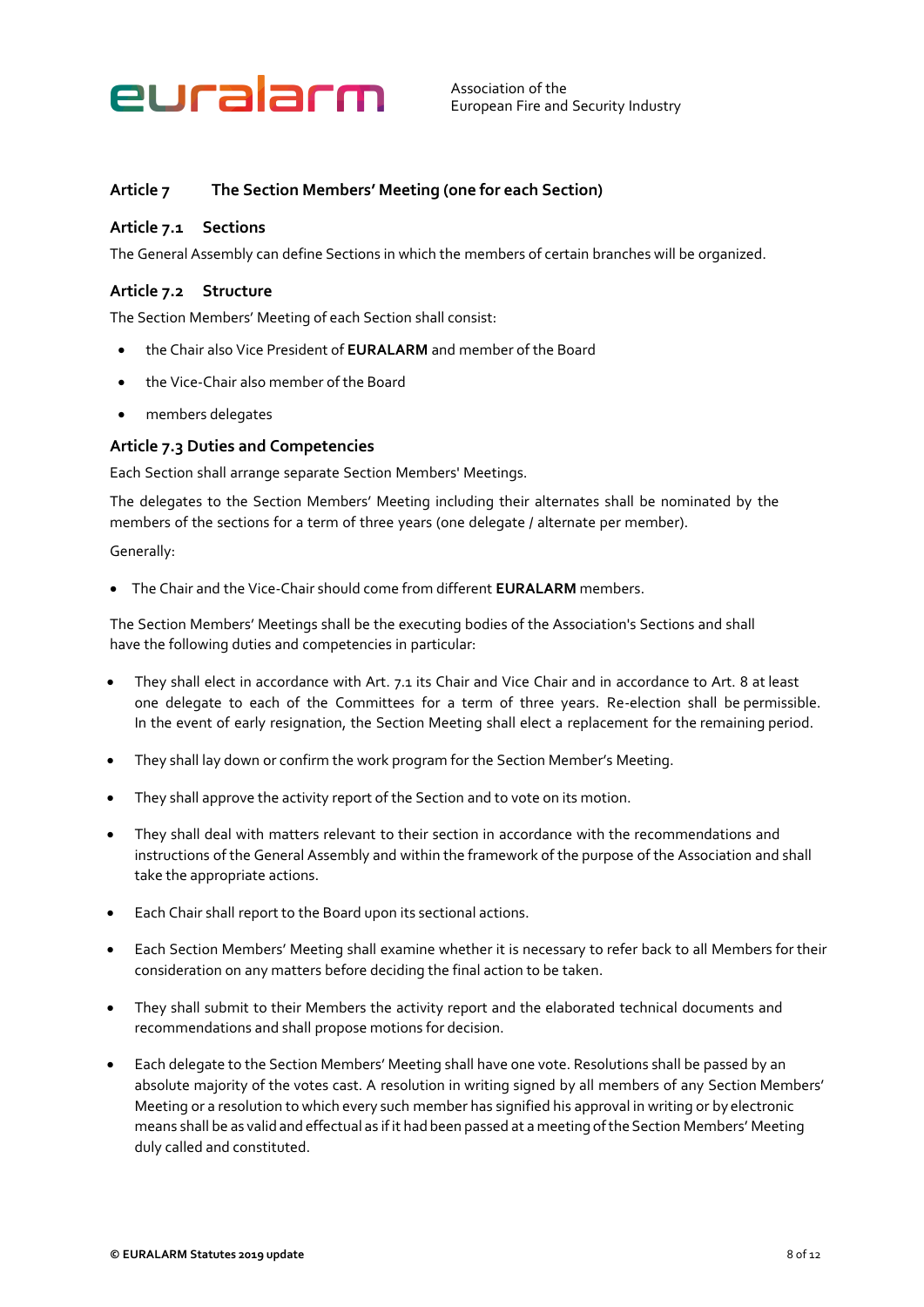

• A meeting of the Section Members' Meeting shall take place as often as business requires upon the invitation of their Chair giving at least a four week notice. The quorum for a meeting of the Section Members' Meeting shall be 1/3 of the section members present.

# <span id="page-8-0"></span>**Article 8 The Committees**

#### **Article 8.1 Composition**

The Committees are working groups for certain topics. The General Assembly can form Committees. Each Committee shall consist of a minimum of four members:

- Chair elected by the General Assembly also member of the Board
- A section delegate, one being elected by each Section Members' Meeting,

Each member may nominate additional experts. The Board may adopt restrictions in order to prevent the overrepresentation of individual members.

• The Committees will be coordinated by the **EURALARM** Board with the support of the General Management.

#### **Article 8.2 Duties and Competencies**

The General Management will support the provision of a number of Committees covering topics such as:

- Marketing internal and external
- Lobbying
- Legal, Finance and Remuneration
- Horizontal Compliance

The Committees shall convene at the invitation of their Chairmen as often as business requires. The Board defines the procedure of invitation and vote in the Internal Procedure Manual. Place, date and agenda shall be made known to Committee members four weeks before the date of the proposed meeting.

Each member shall have one vote. The Committees shall take votes and resolutions shall be passed by an absolute majority of the votes cast. The passing of a resolution in writing outside Committee meetings shall be permissible. The provisions on circular resolutions adopted by the Board in a regulation apply respectively

The Committees shall report to the Board via its Chair.

The Board can determine further duties and competencies.

# <span id="page-8-1"></span>**Article 9 The General Management of the Association**

# **Article 9.1 Composition**

The General Management consists of:

- The General Secretary
- The General Director

and if necessary

• Additional professional support e.g. Technical Manager etc.

The General Management of the Association is common to all the Sections.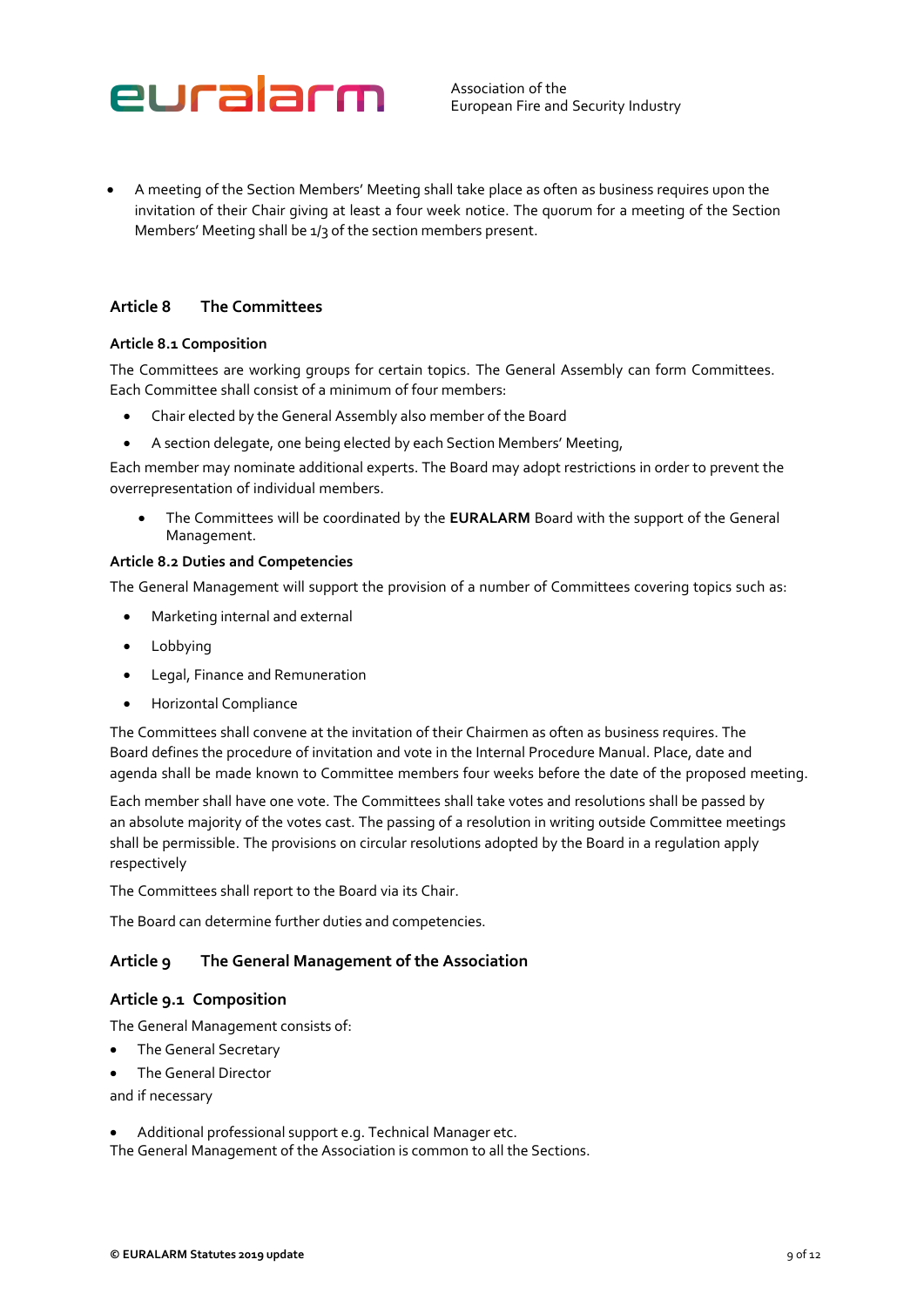# euralarm

Association of the European Fire and Security Industry

# **Article 9.2 Duties**

The General Management particularly shall have the following duties:

- 1. Report to the board.
- 2. Organise and run an office to:
	- Undertake all administrative work.
	- Handle all financial issues including fund raising.
	- Raise the awareness of **EURALARM** issues.
	- Maintain and improve relations to other associations and organisations relevant to **EURALARM** at top management level.
	- Take care of membership relations and support member-acquisition.
	- Support **EURALARM** members in common activities.
	- Support the Board to coordinate the Committees
	- Support initiatives of the Board as assigned
- 3. Other tasks and duties can be defined in an Internal Procedure Manual

#### <span id="page-9-0"></span>**Article 10 The Auditors**

Accounting shall be subject to control by a minimum of one Auditor. The Auditors (shall come from the membership and may not be members of the Board. They shall be elected by the General Assembly for a term of three years. They shall check annually the book-keeping and the finance management of **EURALARM** by the sampling method.

They shall give a report on their findings to the General Assembly and to the board.

They may transfer the audit to an external body. In this case, their task is to present the report to the General Assembly.

#### <span id="page-9-1"></span>**Article 11 Finances**

# **Article 11.1 Members' Dues and Expenses**

The expenses of **EURALARM** shall be covered by members' dues which shall be fixed by each General Assembly in accordance with Art. 4.1 paragraph 5 of the present Statutes.

Any function on behalf of **EURALARM** should be performed in general in an honorary capacity, with the exception of the General Management, subject to approval of the General Assembly.

The General Management and the Chairmen of the Committees maintain their expenses within the budgetary limits. Any expenses in excess of the budget shall be reported without delay to the **EURALARM** President and the Auditors.

#### **Article 11.2 Liability**

Any debts of **EURALARM** shall be answered for only by the Association assets to the exclusion of any personal liability whatsoever of the Members. Members which have withdrawn or been expelled shall not be entitled to the assets of **EURALARM**.

# <span id="page-9-2"></span>**Article 12 Languages**

# **Article 12.1 Deliberations and Documents**

The official languages of **EURALARM** shall be English. Where other languages are requested they would be provided for a fee. The fee will be determined by the board.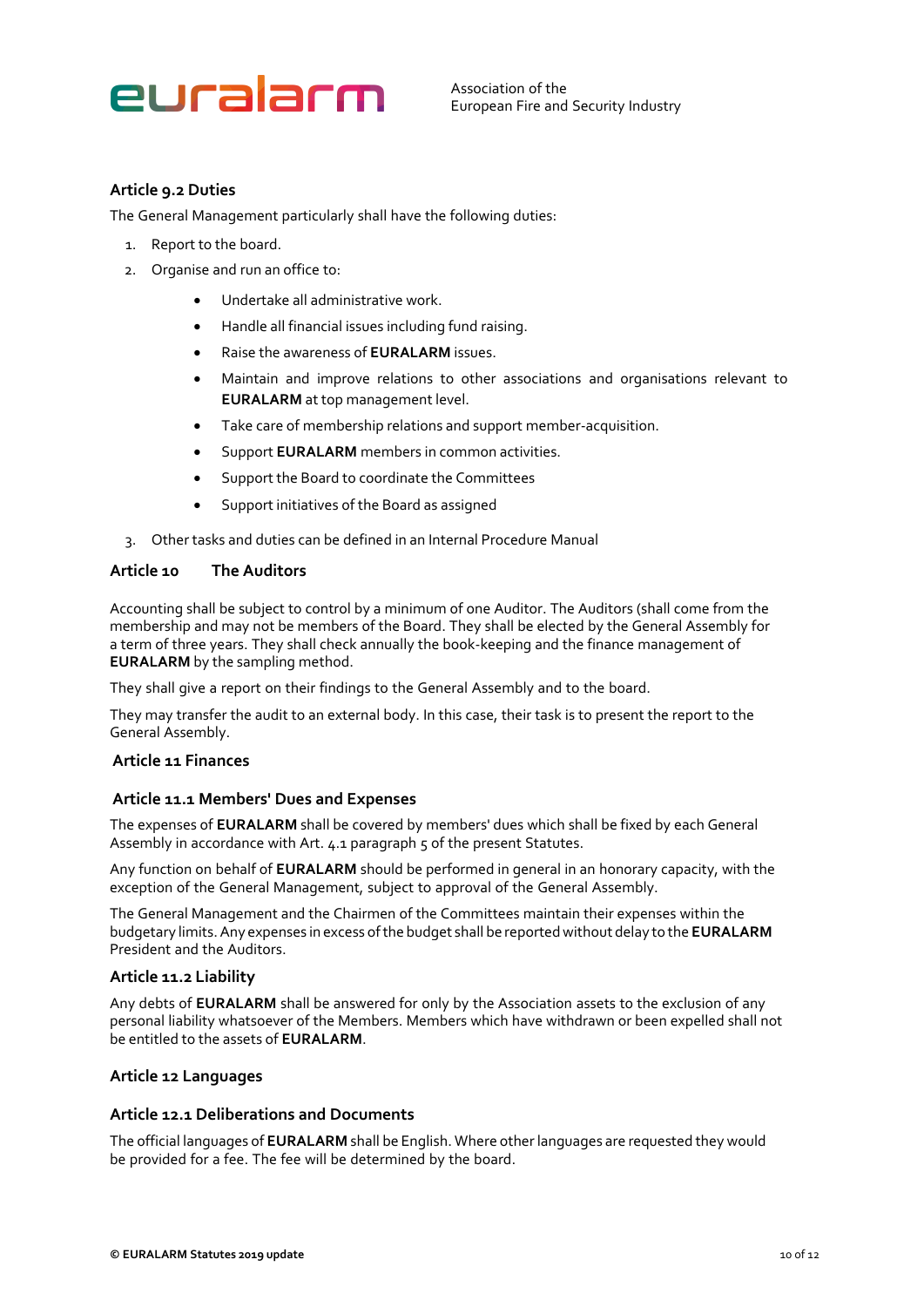

# **Article 12.2 Language of the Statutes**

The statutes are translated into German.

In the case of uncertainties and differences, the English version of the statutes shall apply.

### <span id="page-10-0"></span>**Article 13 Amendment of the Statutes and Dissolution Article**

#### **13.1 Amendment of the Statutes**

Resolutions on amendments of the Statutes or on the dissolution of **EURALARM** shall be governed by 4.3 paragraph 5 of the present Statutes. Any motion for amendments of the Statutes or for the dissolution of **EURALARM** shall be filed with the Office and with the President at least 8 working weeks before the next General Assembly.

### **Article 13.2 Dissolution**

In the event of dissolution, the members shall decide upon the existing assets in accordance with Art. 4.3 paragraph 6 of the Statutes, the funds available to be used for promoting development in the field of Fire and Intruder Alarm Systems in the widest sense.

#### <span id="page-10-1"></span>**Article 14 Entering into Force, Authentic Wording**

The present wording of the Statutes corresponds to the situation as of **DATE** after the motion for amendment has been passed.